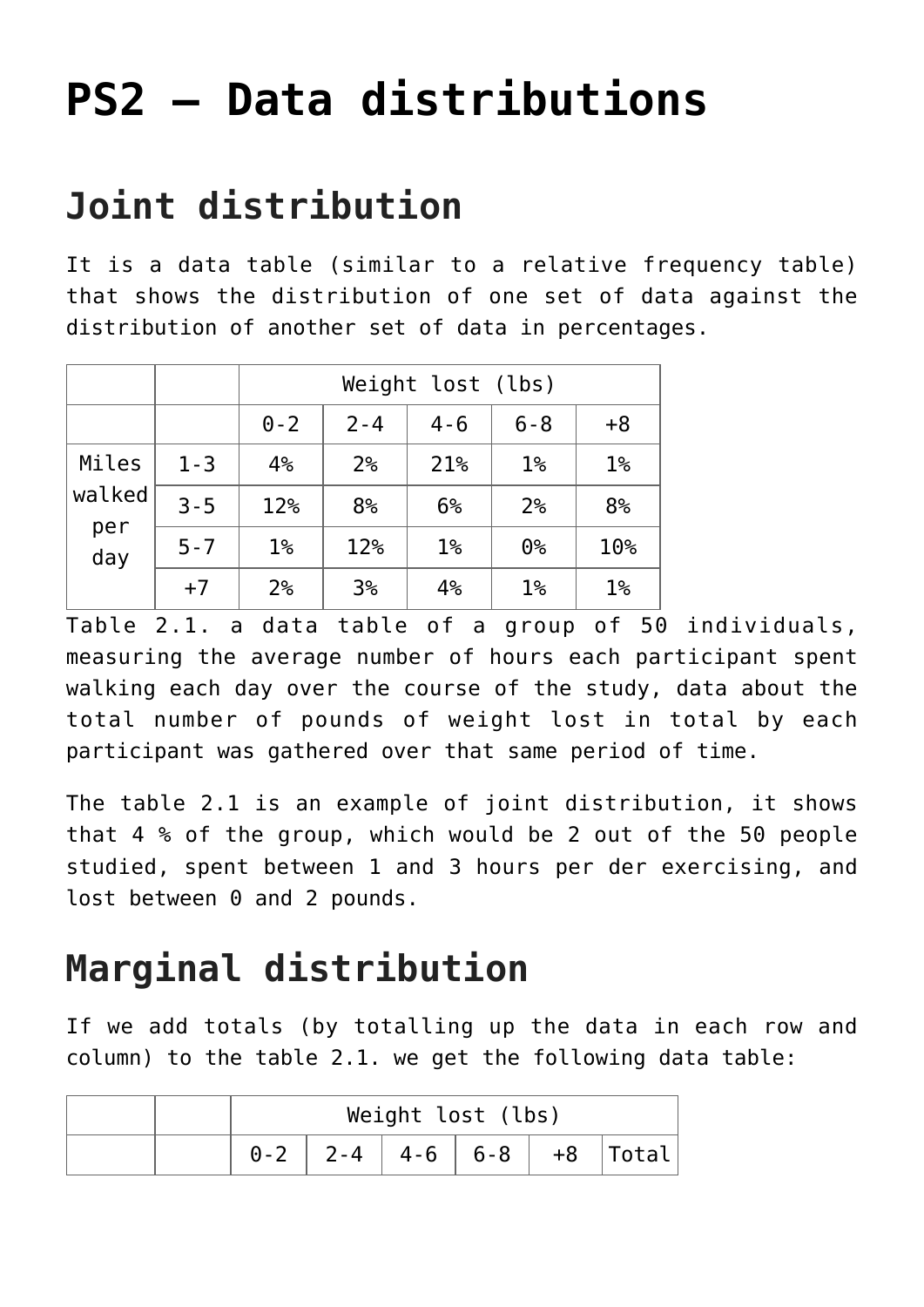| Miles  | $1 - 3$ | 4%             | 2 <sup>°</sup> | 21%   | 1 <sup>°</sup> | 1 <sup>°</sup> | 29%  |
|--------|---------|----------------|----------------|-------|----------------|----------------|------|
| walked | $3 - 5$ | 12%            | 8 <sup>°</sup> | 6%    | 2 <sup>°</sup> | 8 <sup>°</sup> | 36%  |
| per    | $5 - 7$ | $1\%$          | 12%            | $1\%$ | 0 <sup>°</sup> | 10%            | 24%  |
| day    | $+7$    | 2 <sup>°</sup> | 3 <sup>°</sup> | 4%    | 1 <sup>°</sup> | 1 <sup>°</sup> | 11%  |
|        | Total   | 19%            | 25%            | 32%   | 4%             | 20%            | 100% |

Table 2.2. data table with marginal distributions.

# **Conditional distribution**

Conditional distribution is the distribution of one variable, while the other variable value is already known.

|            |         |         | Weight lost (lbs) |         |                |                 |       |  |
|------------|---------|---------|-------------------|---------|----------------|-----------------|-------|--|
|            |         | $0 - 2$ | $2 - 4$           | $4 - 6$ | $6 - 8$        | $+8$            | Total |  |
| Miles      | $1 - 3$ | 44%     | 22%               | 21%     | 11%            | 2 <sup>°</sup>  | 100%  |  |
| walked     | $3 - 5$ | 51%     | 19%               | 15%     | 14%            | $1\%$           | 100%  |  |
| per<br>day | $5 - 7$ | 61%     | 19%               | 10%     | 0 <sup>°</sup> | 10 <sup>°</sup> | 100%  |  |
|            | $+7$    | 22%     | 38%               | 14%     | 5%             | 21%             | 100%  |  |

Table 2.3. data table with 4 different conditional distributions.

The data table 2.3 shows that people who spent  $1 - 3$  hours walking per day, 44 % of them lost  $0 - 2$  pounds, 22 % of them lost 2 − 4 pounds, 21 % of them lost 4 − 6 pounds, 11 % of them lost 6 − 8 pounds and only 2 % of them lost +8 pounds. This distribution is conditional on  $1 - 3$  walking hours.

If we flip the two distributions, taking the miles walked per day distribution versus each weight loss variable and we calculate the percentages of each conditional variable. We will get the following data table:

|  | Weight lost (lbs)       |  |  |
|--|-------------------------|--|--|
|  | $0-2$   2-4   4-6   6-8 |  |  |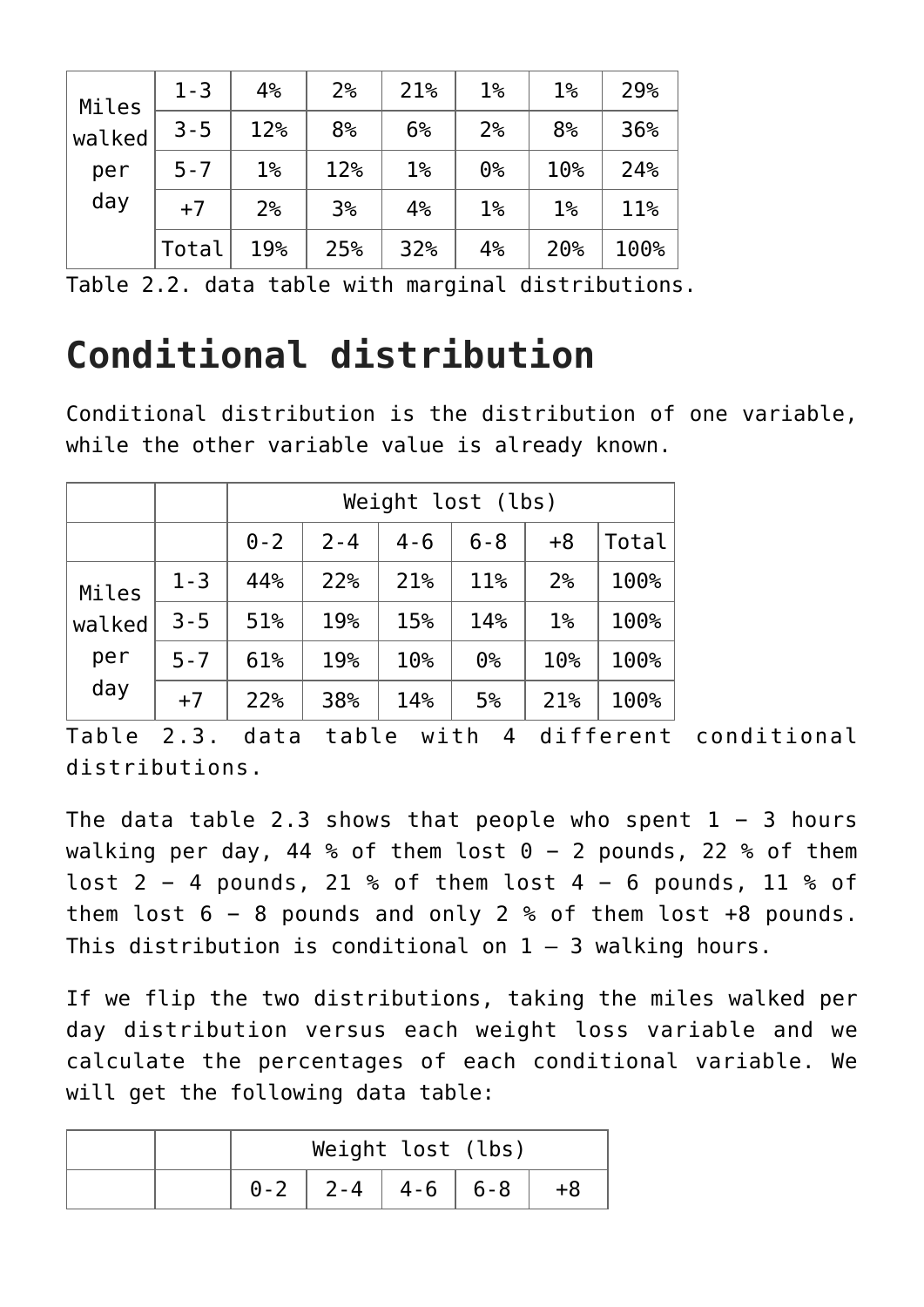| Miles<br>walked | $1 - 3$ | 40%  | 52%            | 21%            | 15%  | 11%            |
|-----------------|---------|------|----------------|----------------|------|----------------|
|                 | $3 - 5$ | 12%  | 8 <sup>°</sup> | 16%            | 29%  | 8 <sup>°</sup> |
| per             | $5 - 7$ | 10%  | 33%            | 3 <sup>°</sup> | 31%  | 21%            |
| day             | $+7$    | 38%  | 7 <sup>°</sup> | 60%            | 25%  | 60%            |
|                 | Total   | 100% | 100%           | 100%           | 100% | 100%           |

Table 2.4. data table with 5 different conditional distributions.

# **[PS1 – Data Visualization](https://www.magazinescience.com/en/data/ps1-data-visualization/)**

This article is Chapter I from the author's book Statistics and Probability Flashcards.

### **Definitions**

#### **Individuals and variables**

In a dataset, the individuals are the items with one or more properties, called variables. Individuals can be events, cases, objects, people, etc.

| Student (individuals) | Height (variables) |
|-----------------------|--------------------|
| John                  | 190 cm             |
| Ali                   | 175 cm             |
| Paul                  | 165 cm             |
| Clara                 | 160 cm             |

Table 1.1. example of a data set with items and variables.

Individuals and variables are called data. Table 1.1 is called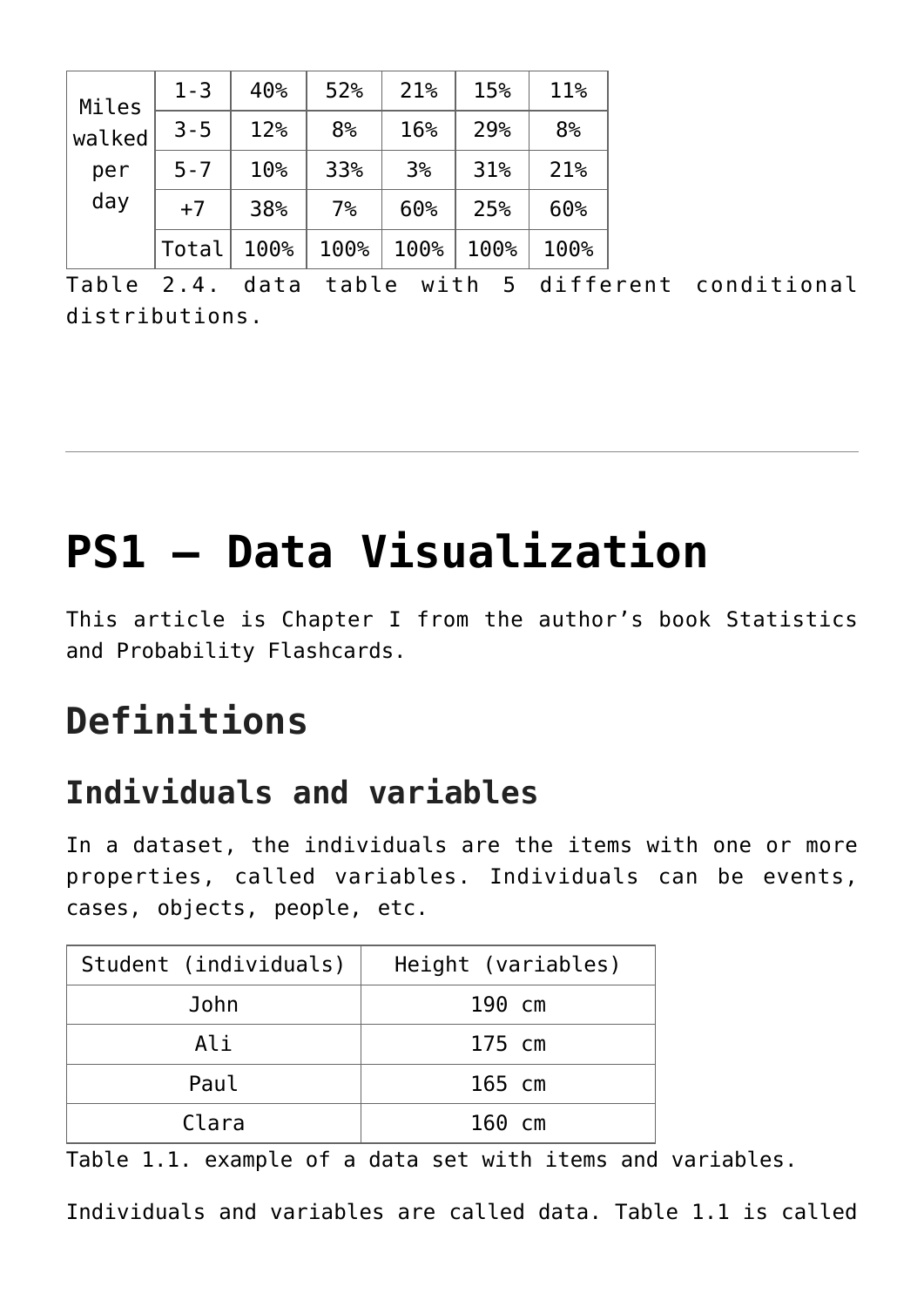a data table.

Here's another example of a data table containing other variables:

| Student | Height | Weight   | Likes<br>football |
|---------|--------|----------|-------------------|
| John    | 190 cm | 100 kg   | Yes               |
| Ali     | 175 cm | 90 kg    | No                |
| Paul    | 165 cm | 60 kg    | No                |
| Clara   | 160 cm | 63<br>kg | Yes               |

Table 1.2. example of a data set with items and more than 1 variable category.

Variables can be categorical or quantitative. In table 1.1 there's one quantitative variable: the height whereas in table 1.2 there are two quantitative variables (height and weight), and one categorical variable (likes football).

Quantitative variables are numerical variables: counts, percents, or numbers.

Categorical variables are non-numerical variables. Their values aren't represented with numbers: words, not numbers.

This data set presented in table 1.1 and table 1.2 is called one-way data because we have just a single individual (item) that has one or many properties attached to it.

#### **How to build a data table?**

When you build a data table, it is important to think about whether you have more individuals or more variables.

In tables 1.1 and 1.2 the number of individuals listed was greater than the number of variables. If we have many variables but only a few individuals, it is advisable to list the individuals across the top and the variables down the left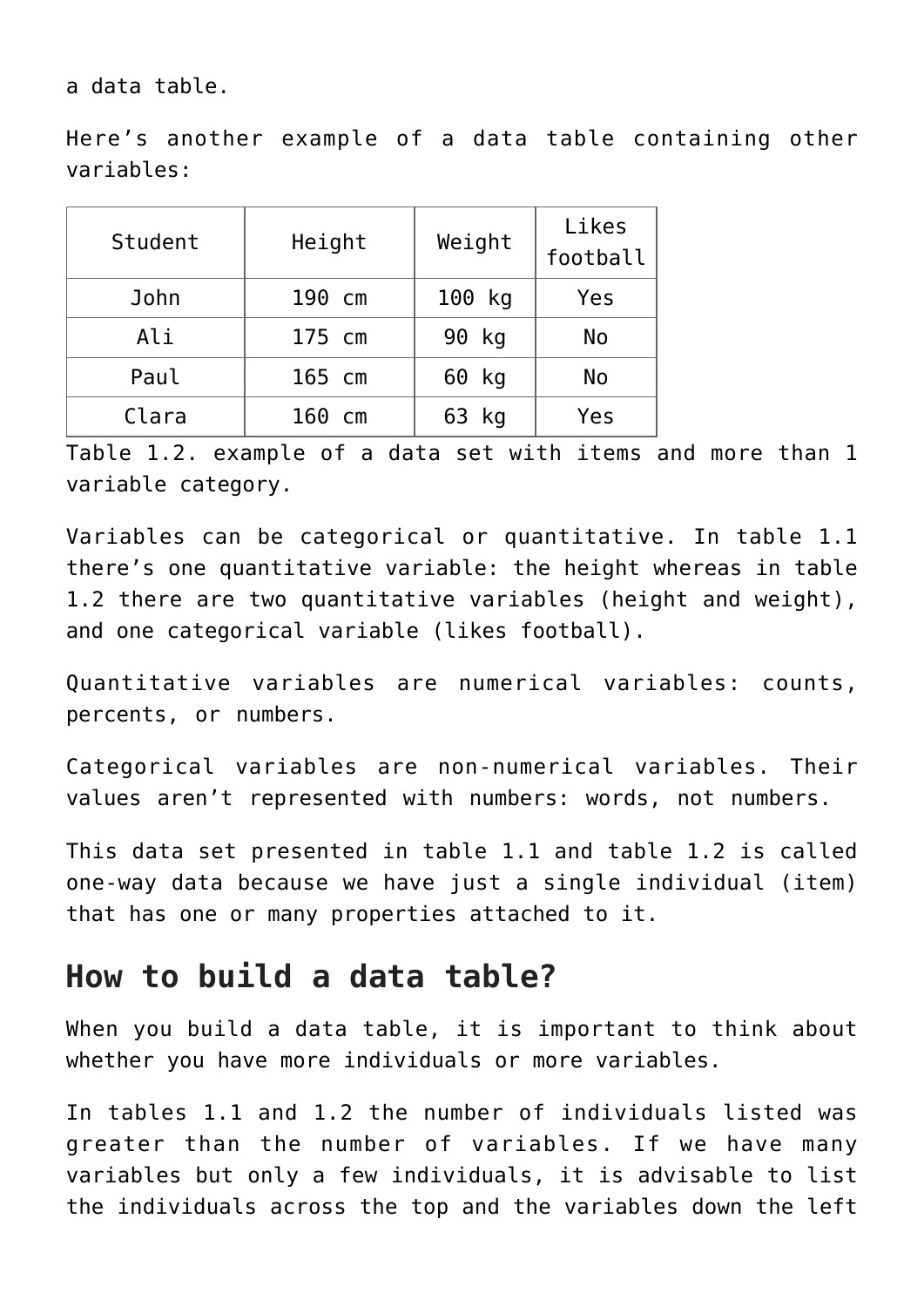side.

|                | John   | Ali    |
|----------------|--------|--------|
| Height         | 190 cm | 175 cm |
| Weight         | 90 kg  | 75 kg  |
| Likes football | Yes    | No     |
| Likes pizza    | Yes    | Yes    |

Table 1.3. Since the number of variables is bigger than individuals, listing the variables vertically would make the data table more appropriate than if we had tried to list all the variables horizontally.

### **Data visualization**

#### **Bar graphs and pie charts**

Two of the simplest ways to summarize and graphically represent data are bar graphs and pie charts.

Bar graphs apply a series of rectangular bars to show absolute values or proportions for each of the data categories whereas pie charts show how substantial each data category represents as a part or proportion of the whole, by using a circular format with different-sized "slices" for different percentages of the total.

| Rank       | Country             | Oil production (bbl/day) |
|------------|---------------------|--------------------------|
| 01         | <b>USA</b>          | 15,043,000               |
| 02         | Saudi Arabia (OPEC) | 12,000,000               |
| 03         | Russia              | 10,800,000               |
| 04         | Iraq (OPEC)         | 4,451,516                |
| 05         | Iran (OPEC)         | 3,990,956                |
| 06         | China               | 3,980,650                |
| $\theta$ 7 | Canada              | 3,662,694                |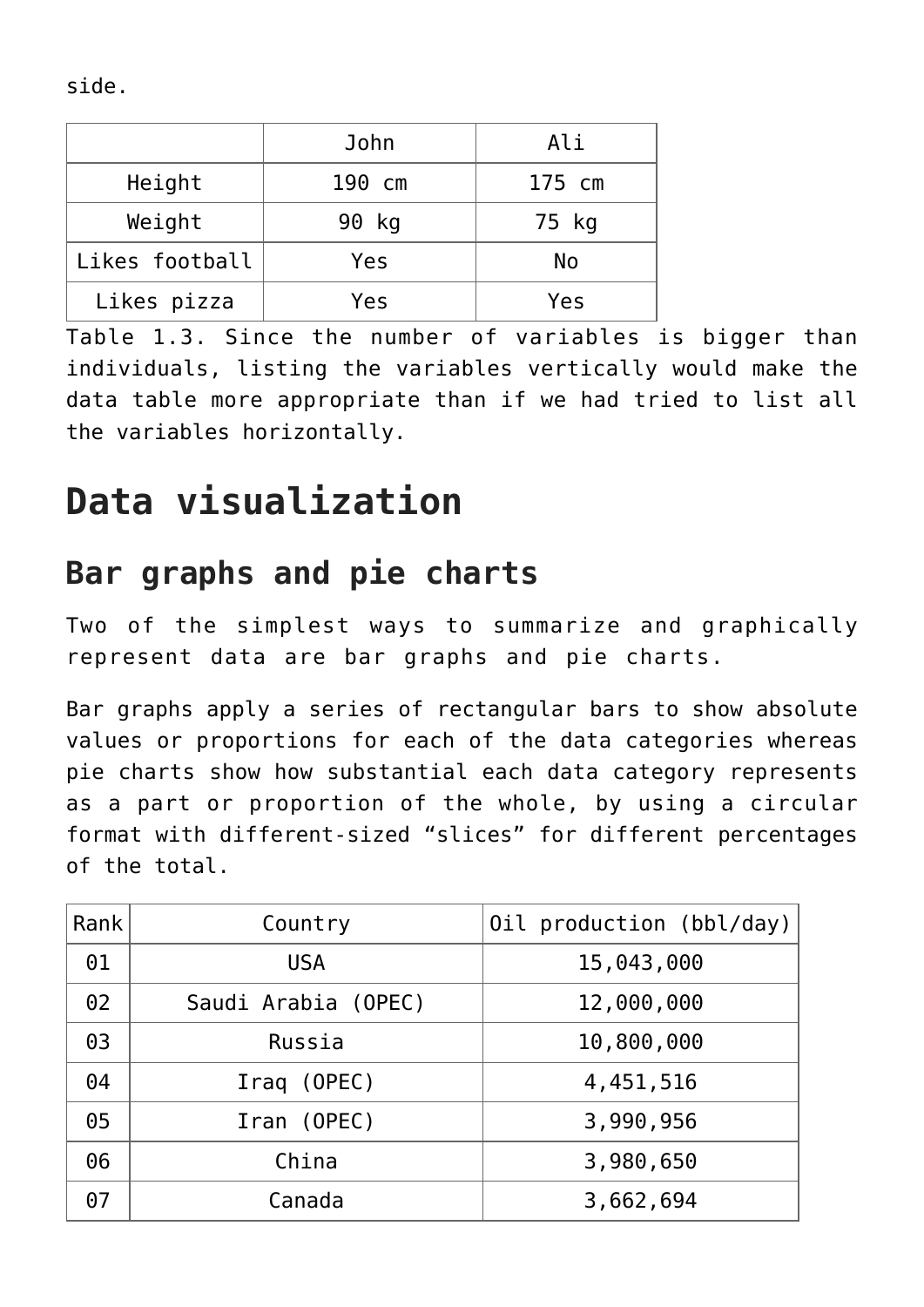|    | 08 United Arab Emirates (OPEC) | 3,106,077 |
|----|--------------------------------|-----------|
| 09 | Kuwait (OPEC)                  | 2,923,825 |
|    | Brazil                         | 2,515,459 |

Table 1.4. Top 10 world Oil producers ("Production of Crude Oil including Lease Condensate 2019" U.S. Energy Information Administration)



Figure 1. Bar chart – Top 10 world Oil producers ("Production of Crude Oil including Lease Condensate 2019" U.S. Energy Information Administration)

Notice that we have a list of the Oil producers (countries) across the bottom of the bar graph, with the count of the Oil production (bbl/day) up the left side.

The countries are the individuals, and the count is a quantitative variable because it represents the numeric property of each of the individuals. The bar graph is one of the best ways to represent this data because it is possible to get quickly an overview of which countries produce the most oil.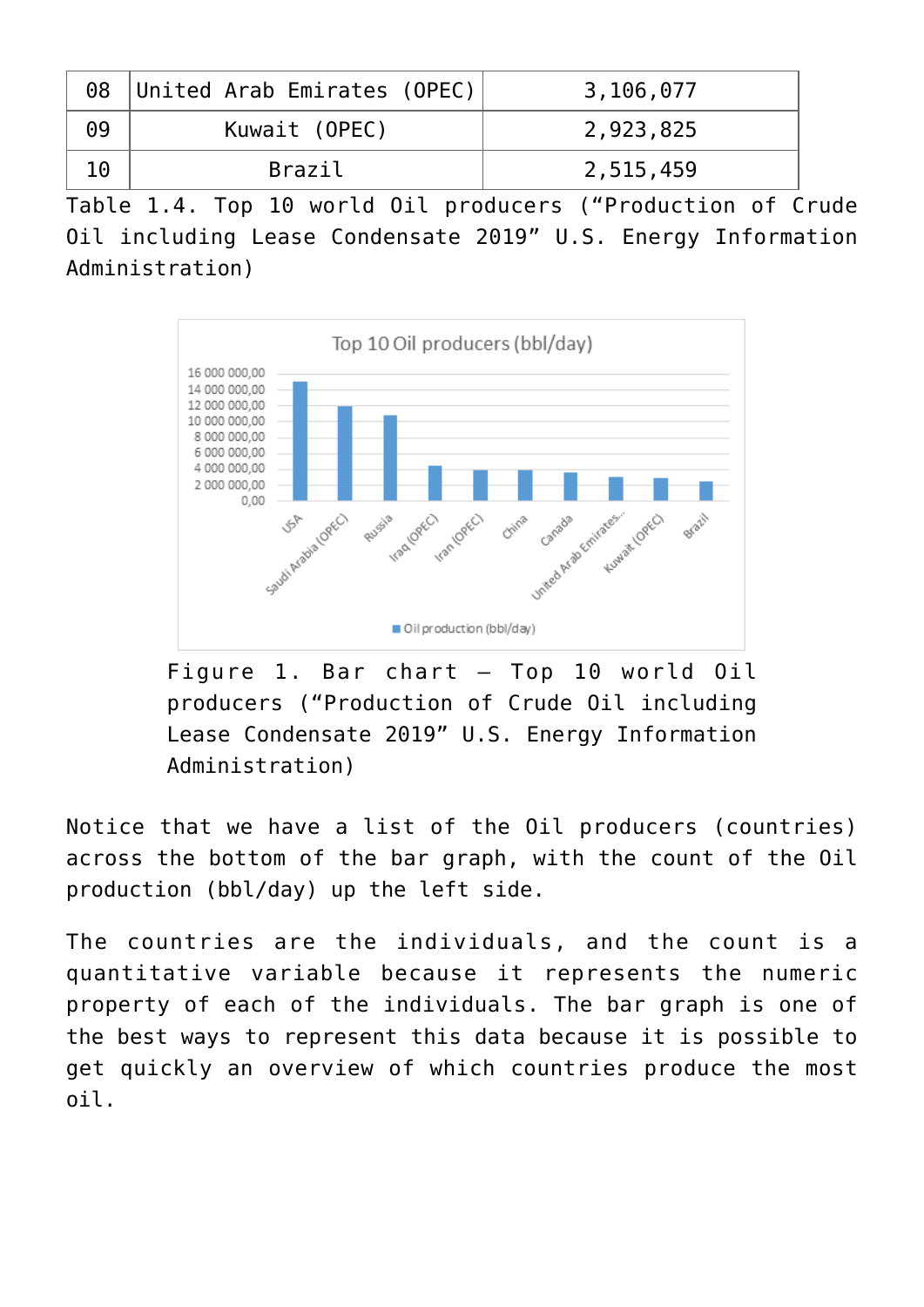

Figure 2. Pie chart – Top 10 world Oil producers ("Production of Crude Oil including Lease Condensate 2019" U.S. Energy Information Administration)

Now we can quickly see that the United States produces the most of the total oil daily, biggest than any other country, Saudi Arabia occupies second place, and Brazil is the  $10^{th}$ world's biggest oil producer.

#### **Venn diagrams**

A Venn diagram is a diagram that shows all possible logical relations between a finite collection of different sets from a two-way table.

|                       | Good | Cheap | Fast | Total |
|-----------------------|------|-------|------|-------|
| Expensive             | 10   | 0     | 10   | 20    |
| Low<br>quality        | 0    | 10    | 10   | 20    |
| Slow<br>delivery      | 10   | 10    | 0    | 20    |
| <b>Best</b><br>choice | 10   | 10    | 10   | 30    |
| 0ther                 | 20   | 20    | 20   | 60    |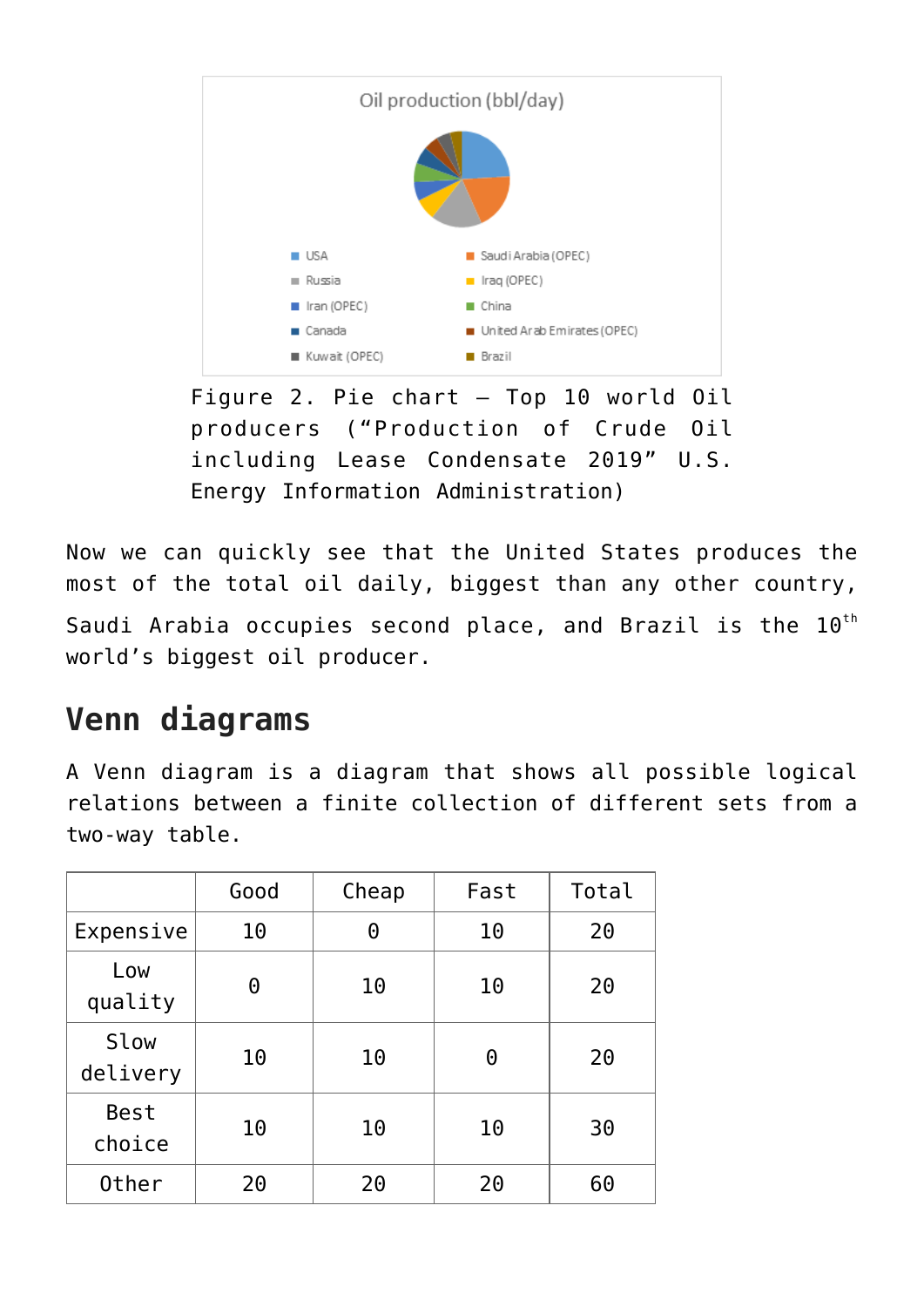

Figure 3. Venn diagram

### **Box-and-whisker plots**

Box-and-whisker plots (also called box plots) are a great method for graphically depicting groups of numerical data through their quartiles. It is very useful when you want to show the median and spread of the data (see chapter IV) at the same time.

Assuming that we have the following data set: [1, 2,2, 2, 3, 3, 4, 6, 8,8, 10, 11, 11, 16]:



Figure 4. Box-and-whisker chart